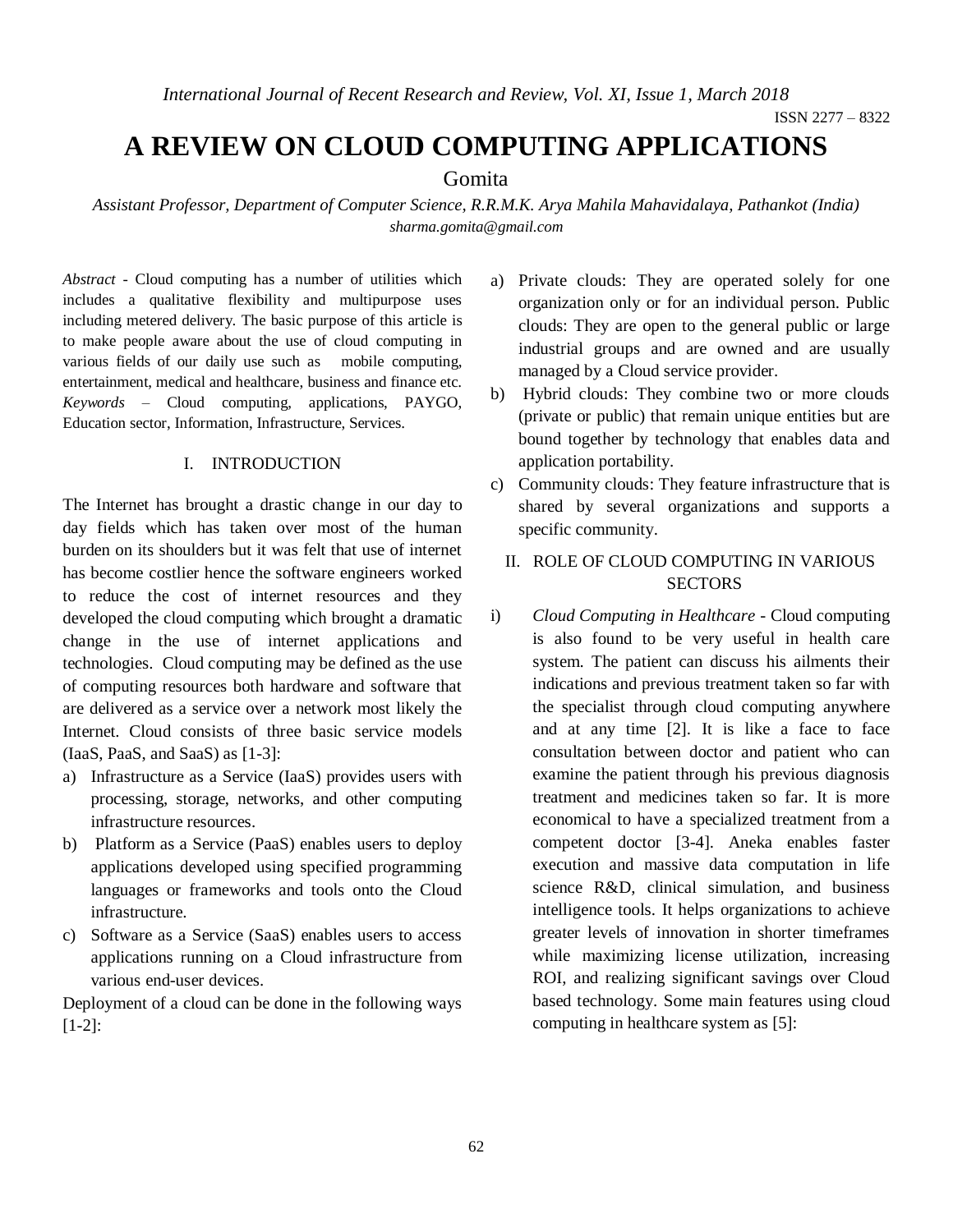- (a) Broad network access: services can be accessed from any location at any time.
- (b) Resource pooling: several users may utilize the services simultaneously.
- (c) Elasticity: resources can be added or removed to suit the organizational needs.
- (d) Measured service: clients only pay for what they have used.
- (e) It offers live interaction between the participants without being at the same site.
- (f) Patient medical data can be shared in real time across the geographical boundaries.
- (g) It is flexible model as patients don't need to visit the doctor for getting a medical advice.
- (h) It saves on the patients' traveling cost and time. Medical specialists can adopt this model to reduce the unnecessary visits of patients thus saving their time.
- ii) *Online Entertainment* Many people use internet for entertainment. For achieving this purpose cloud computing is a best option for consumer. Cloud based entertainment is feasible for any device such as TV, mobile etc. The people have the options to use internet for entertainment purposes which provides refined picture quality as well as sound quality. User can have the facility of ODE (On demand Entertainment) without any restriction or option. It is economical and on pay –per-use basis [6-7].
- iii) *Telecommunication* The focus today is on the various aspects of IT and its relevance in various fields. Telecommunication companies can provide a facility of both private and public clouds network to organizations and users for domestic and commercial uses. Telecom operators could also offer a cloud service known as 'Network as a service (NaaS)'. NaaS revolves around the optimal use of resource allocations taking network and computing resources as a unified whole [7]. Cloud interchanges are Internet-based voice and information correspondences where media communications applications, exchanging and

capacity are facilitated by a third party outside of the association utilizing them, and they are gotten to over people in general Internet [8]. Cloud-based interchanges administrations empower organizations to install correspondences capacities into business applications, for example, Enterprise Resource Planning (ERP) and Customer Relationship Management (CRM) frameworks. These administrations are far beyond the help of administration arrangements of VoIP frameworks, cooperation frameworks, and conferencing frameworks for both voice and video. They can be gotten to from any area and connected into current administrations to expand their abilities, and in addition remain solitary as administration offerings [9].

- iv) *Cloud Computing For E-Learning* E-learning is another pattern in instruction that tries to make the best utilization of data innovation (IT). Distributed computing is an appealing situation for understudies, employees and scientists. As a rising IT, distributed computing can give colleges and research focuses with capable and practical computational foundation [6]. Understudies can associate with grounds instructive administrations through their own cell phones from anyplace [10]. Employees can have effective and adaptable access to their course material in their classrooms. Analysts can discover articles, models and run their tests on the cloud quicker than at any other time [5].
- v) *Cloud Computing For E-Government* India is to end up plainly one of the principal nations on the planet to convey e-Governance administrations to residents utilizing cloud-based IT administrations. The legislature is in converses with programming industry body, Nasscom, on the take off of e-Governance administrations utilizing the developing innovation. The upside of utilizing this innovation is that the IT framework requires not be set up by the legislature. What's more, on account of the capacity of the innovation to deal with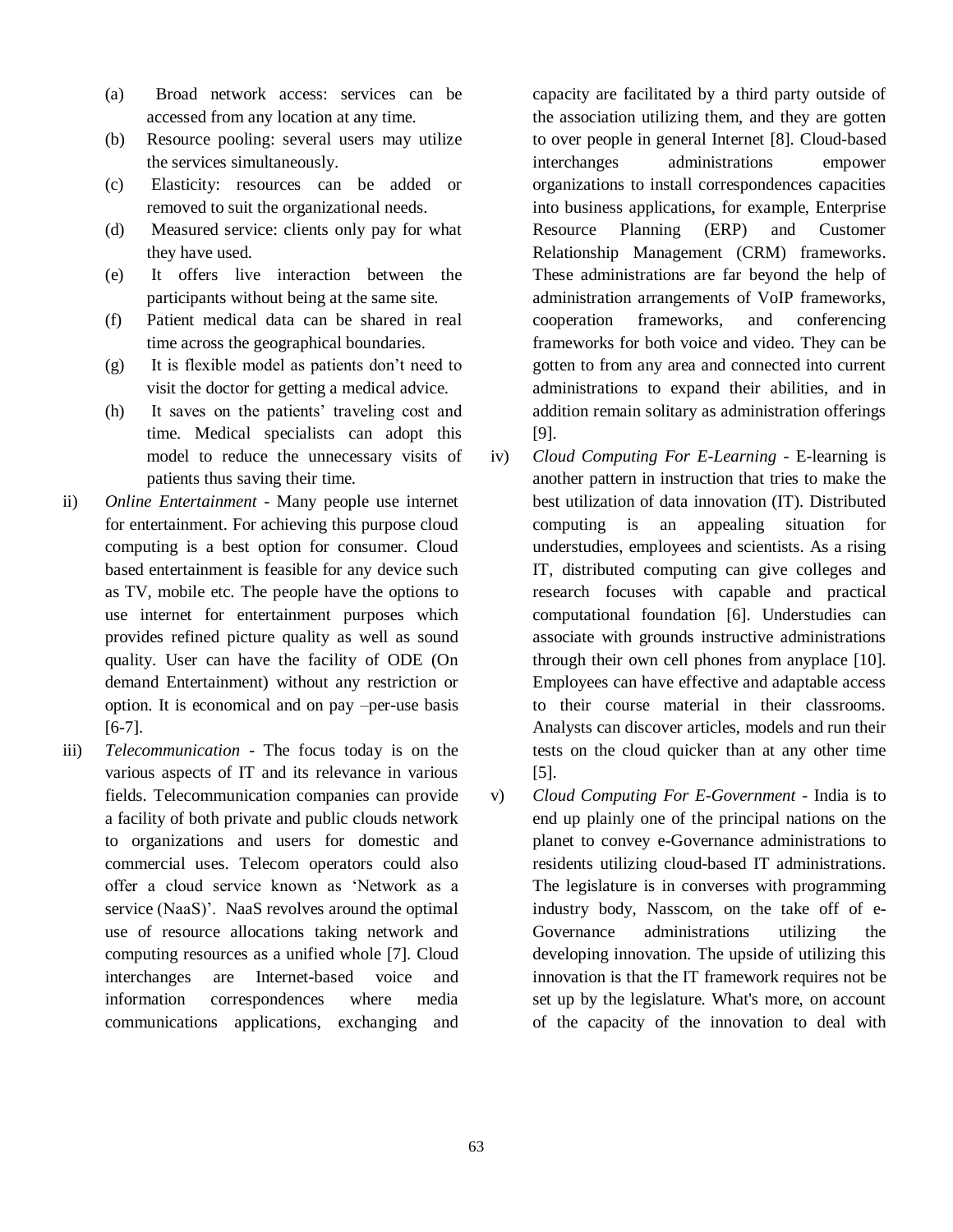expansive number of exchanges, natives can anticipate less blockage bottlenecks [11].

- vi) *Mobile Computing* Distributed computing offers such cell phones that have rich Internet media bolster, require less handling and devour less influence. As far as Mobile Cloud Computing (MCC), handling is done in cloud, information is put away in cloud, and the cell phones fill in as media for display [12-13].Today cell phones are utilized with rich cloud benefits by incorporating applications that devour web administrations. These web administrations are conveyed in cloud. [13]There are a few Smartphone working frameworks accessible, for example, Google's Android, Apple's iOS, RIM BlackBerry, Symbian, and Windows Mobile Phone. Each of these stages bolster outsider applications that are sent in cloud [9,14].
- vii) *IT Education and Research* As the IT field is quickly moving towards Cloud Computing, programming industry's concentration is moving from creating applications for PCs to Data Centers and Clouds that empower a huge number of clients to make utilization of programming all the while. This is making an enormous interest for labor with abilities here. Instructive and look into associations require a stage that can bolster [15-16].
	- a) numerous models of utilization programming.
	- b) numerous sorts of Cloud organizations (private, open, or cross breed).
	- c) extensible structure empowering instructors/specialists to build up their own particular programming models and application schedulers.
- viii) *Finance and Banking* The universal market is growing very fast therefore a quicker and better system is required for the customer database of each area [7]. Finance and banking sectors are providing their own secured private clouds to the customers for various services which in turns save a lot of administration cost of these organizations [17-19].
- ix) *Cloud Computing in Library & Information Science* - Distributed computing offers many intriguing potential outcomes for libraries that may diminish innovation cost and increment limit unwavering quality, and execution for some sort of mechanization exercises [9]. Distributed computing has made solid advances into other business divisions and is currently starting to discover more application in library science. Distributed computing is a totally new in innovation and it is known as 3rd insurgency after PC and Internet. Distributed computing is an upgrade of dispersed processing, parallel figuring, and network registering and circulated databases. Among these, framework and utility figuring are known as antecedents of distributed computing [20]. Distributed computing has huge potential for libraries. Libraries may put increasingly content into the boisterous. Utilizing distributed computing client would have the capacity to peruse a physical rack of books, CDs or DVDs or take out a thing or output a standardized tag into his cell phone. All verifiable and uncommon archives would be checked into a far reaching, effectively accessible database and would be available to any scientist. Numerous libraries as of now have online inventories and offer bibliographic information with OCLC. More regular online indexes are connected to consortium that offer assets [21]
- xi) *Geospatial Sciences and Technologies*  Because of the constant development of GIS sciences and advances, there have been significantly more geospatial and non spatial information required because of increment in number of information sources and headway of information accumulation approaches. Spatial examination and Geocalculation are getting perplexing and computationally requesting [22]. The Department of Space, Government of India, received Aneka as the Cloud registering stage supporting the advancement of elite GIS applications. Aneka empowers another way to deal with complex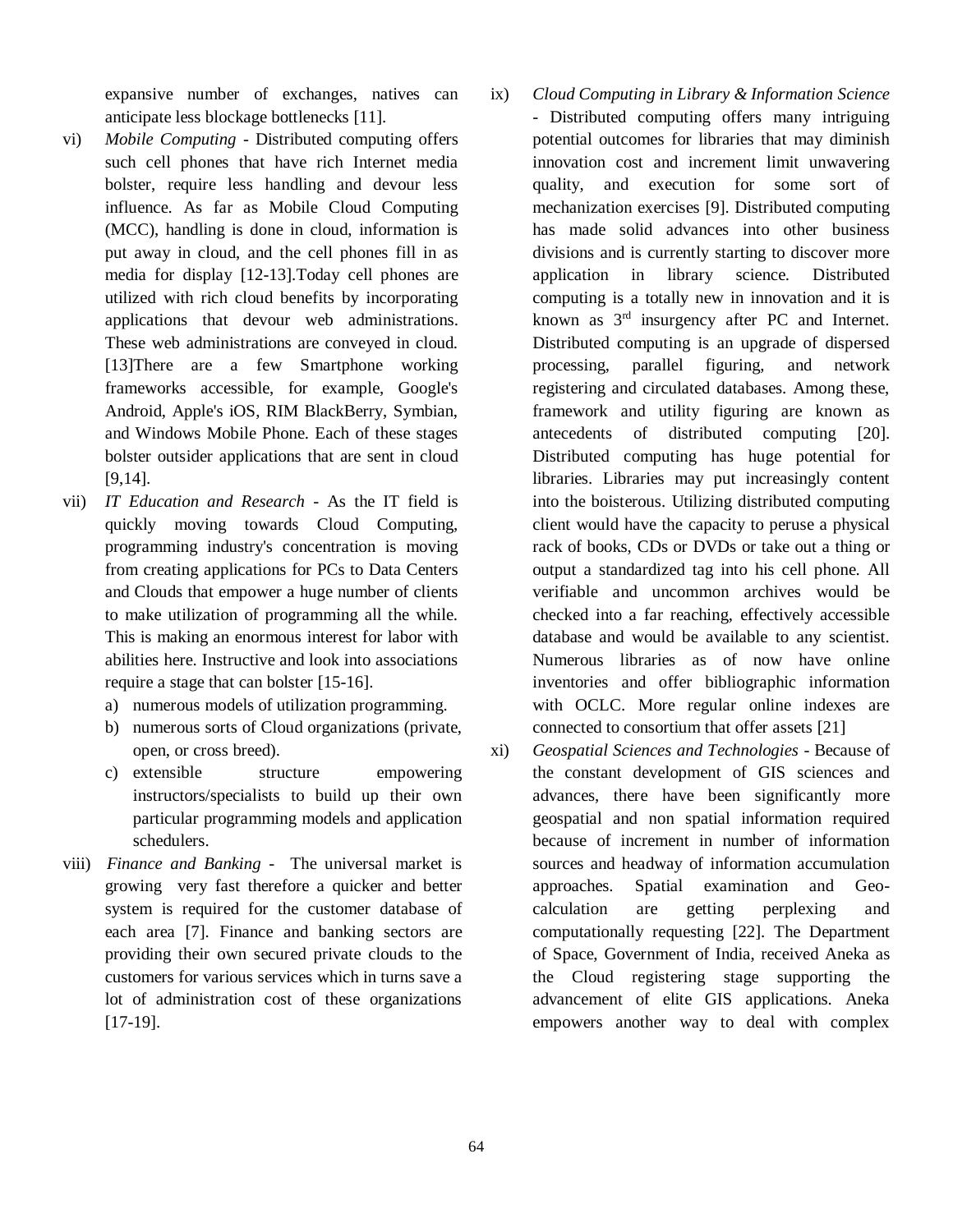investigations of huge information and computationally escalated situations, and gives the chance to fulfill every one of the necessities of an elite and dispersed GIS condition over the public, private and hybrid Clouds [23].

### III. CONCLUSION

With cloud computing as another approach to devour IT administrations, user can be substantially more adaptable and profitable in using progressively assigned assets to make and to work. Cloud will keep on evolving as the establishment for the future Internet where we will be interconnected in a web of substance and administrations.

### IV. REFERENCES

- [1] K. Nitin, K. Shrawan Kushwaha, K.Asim, "Cloud Computing Services and its Application", Advance in Electronic and Electric Engineering, No. 1, 2014, pp. 107-112.
- [2] Kuo MH, "Opportunities and Challenges of Cloud Computing to Improve Health Care Services," Journal of Medical Internet Research, Vol. 13(3), Sep 2011, DOI: [10.2196/jmir.1867](http://doi.org/10.2196/jmir.1867)
- [3] N.Vaibhav Kamal, B. Shubham, "Impact of Cloud Computing on Health Care," International Research Journal of Engineering and Technology, Vol. 03, May 2016, pp. 2804- 2806.
- [4] D. Neha, V. Sangeeta, "Cloud Computing in Healthcare," International Journal of Current Trends in Engineering & Research (IJCTER), Vol. 2, May 2016, pp. 211-216.
- [5] Smita Parte, "Impact of Cloud Computing in E-Learning," International Journal of Innovative Science, Engineering & Technology, Vol. 4, January 2017, pp.231-232.
- [6] Manoj, Jai Mungi, C.Kulbhushan, "A Survey on Use of Cloud Computing in various Fields," International Journal of Science, Engineering and Technology Research, Vol. 2, Feb. 2013, pp. 480-483.
- [7] Mahesh S. Darak, V. P. Pawar, L.Supriya, D.Sapna, "Cloud Computing & its Applications in various sectors," Asian Journal of Management Sciences, Vol. 02, Issue 03, 2014, pp. 7-11.
- [8] B.Rajkumar, S. Karthik, "Platforms for Building and Deploying Applications for Cloud Computing," CSI Communications, Vol. 35, No.1, May 2011, pp. 6-11.
- [9] G. Pragya ,G. Sudha, "Mobile Cloud Computing: The Future of Cloud," International Journal of Advanced Research in Electrical, Electronics and Instrumentation Engineering Vol. 1, Sept. 2012 , pp.142-143.
- [10] Gunjan C. Bhure and Sneha M. Bansod, "E-learning Using Cloud Computing," International Journal of Information and Computation Technology, Vol. 4, 2014, pp. 42-44.
- [11] Vasudeva Verma, "Cloud Computing for E-Governance," International Institute of Information Technology, Vol. 1. Jan 2010, pp. 10-11.
- [12] Hira Arshad, Muqaddas Naz, Madiha Arshad, "Mobile Application Accelerated by Cloud Based Systems," International Journal of Innovative Research in Electronics and Communications (IJIREC)," Vol. 3, 2016, pp. 4-5.
- [13] S.Deepti, S.Shipra, D. Vandana,T. Alpika, "Cloud Computing in Mobile Applications," International Journal of Scientific and Research Publications, Vol. 2, Aug. 2012, pp. 2-3.
- [14] S.Sharma Poonam, "Mobile Cloud Computing: Its Challenges and Solutions," International Journal of Computer Science and Mobile Computing, Vol. 4, May 2015, pp. 289-290.
- [15] BV Pranay kumar, Sumitha kommareddy , N.Uma Rani, "Effective ways cloud computing can contribute to education success," An International Journal (ACIJ ), Vol.4, July 2013, pp. 17-27.
- [16] M. Saju, "Implementation of Cloud Computing in Education - A Revolution," International Journal of Computer Theory and Engineering, Vol. 4, June 2012, pp. 473-475.
- [17] G. Pragati, "Cloud Computing- Banking on the Cloud," International Journal of IT, Engineering and Applied Sciences Research (IJIEASR), Vol. 2, July 2013, pp.19- 20.
- [18] K .Sudhakar, G.vinay kumar, L.sudha Rani, "A View on Cloud Computing in the Banking Sector," International Journal of Computer Science and Information Technologies, Vol. 5, 2014, pp. 3305- 3306.
- [19] A. Nancy, "Usage of Cloud Computing in Banking System," IJCSI International Journal of Computer Science Issues, Vol. 13, January 2016, pp. 50-51.